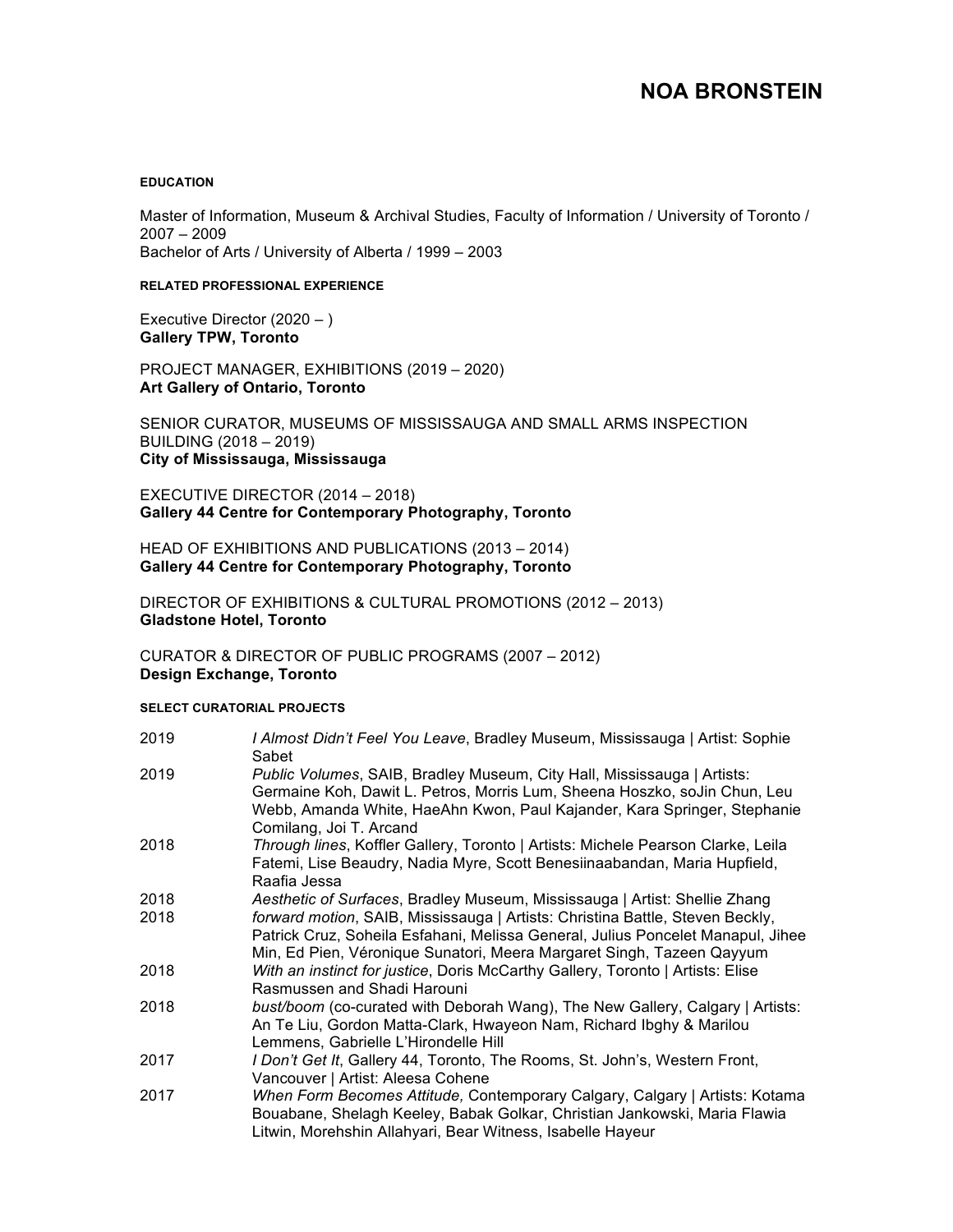- 2016 *Loose ends,* TYPOLOGY, Toronto | Artists: Faye Mullen, Deborah Wang, Jérôme Nadeau, Mary Grisey
- 2015 *Of all the places*, Gallery 44, Toronto | Artists: Amalie Atkins, Jacynthe Carrier, Julie Favreau
- 2015 *Memories of the Future* (co-curated with Katherine Dennis), Campbell House Museum, Toronto | Artists: Bambitchell (Alexis Mitchell and Sharlene Bamboat), Aleesa Cohene
- 2015 *Makeshift*, Gallery 44, Toronto | Artists: Eve K. Tremblay, Brea Souders, Maegan Hill-Carroll
- 2015 *No One Says Anything, Everyone Remembers Everything*, Ryerson Artspace, Toronto | Artist: Zile Liepins
- 2014 *Data Mine*, Gallery 44, Toronto | Artists: Colin Miner, Maggie Groat, Lili Huston-Herterich
- 2014 *Memories of the Future* (co-curated with Katherine Dennis), Gibson House, Toronto | Artists: Sara Angelucci, Robert Hengeveld, Matt Macintosh, Eleanor King
- 2013 *Come Up To My Room* (co-curated with Christina Zeidler, Pamila Matharu and David Dick-Agnew), Gladstone Hotel, Toronto
- 2012 *Come Up To My Room* (co-curated with Deborah Wang and David Dick-Agnew), Gladstone Hotel, Toronto
- 2011 *Play>Nation: Canada's Outdoor Culture* (co-curated with Katie Weber, AnneMarie Minardi, Mark Scheibmayr), Design Exchange, Toronto | Artists: Douglas Coupland, Elinor Whidden, Diana Thorneycroft, Charles Pachter, Dean Baldwin, Travis Shilling
- 2011 *Out of Sorts: Print Culture & Book Design*, Design Exchange, Toronto | Artists: Rodney Latourelle & Thilo Folkerts, Lisa Occhipinti, Ane Woll Godal

# **SELECT PRESENTATIONS & TALKS**

| 2018 | Displacement and the Arts, session chair, Universities Arts Association of<br>Canada's annual conference, Waterloo                                                                                                            |
|------|-------------------------------------------------------------------------------------------------------------------------------------------------------------------------------------------------------------------------------|
| 2017 | Panel Discussion: Venue Displacement, Adaptation, and Sustainability in the<br>Arts, InterAccess, Toronto                                                                                                                     |
| 2017 | Docents Gone Wild: Notes on improvisational models of programming, co-<br>presented with Britt Welter-Nolan at the Universities Arts Association of Canada's<br>annual conference, Banff                                      |
| 2017 | Measuring the immeasurable: thoughts on measuring impact in the arts,<br>presented at Cultural Pluralism in the Arts Movement Ontario conference,<br>Toronto                                                                  |
| 2017 | When Form Becomes Attitude, panel discussion moderator, Contemporary<br>Calgary, Calgary                                                                                                                                      |
| 2016 | Anatomy and Photography: The Visual Culture of Medicine, Ryerson Image<br>Centre, Toronto                                                                                                                                     |
| 2015 | Permission Granted and Additional Thoughts on Exhibition Design, keynote<br>speaker with Britt Welter-Nolan, Ontario Museum Association certificate course<br>in Exhibition Design, Orillia                                   |
| 2015 | Permission Granted II, presented at the Canadian Museum Association annual<br>conference, Banff                                                                                                                               |
| 2013 | Permission Granted: A case study of the challenges and opportunities of creating<br>emergent community spaces at the Gladstone Hotel, presented at the Discursive<br>Spaces conference at the Art Gallery of Ontario, Toronto |
| 2013 | The Just Present Past: A Survey of the Historic House Museum and Future<br>Applications of the Model, presented at The Sixth Annual Inclusive Museum<br>Conference, Copenhagen                                                |
| 2013 | Evolution - Design Conversations in a Collaborative City, panel discussion<br>moderator, Gladstone Hotel, Toronto                                                                                                             |
| 2012 | "Civilized" or "Primitive" - The Questionable Role of Irony in Museums, presented<br>at The Art and Politics of Irony, McGill University, Montreal                                                                            |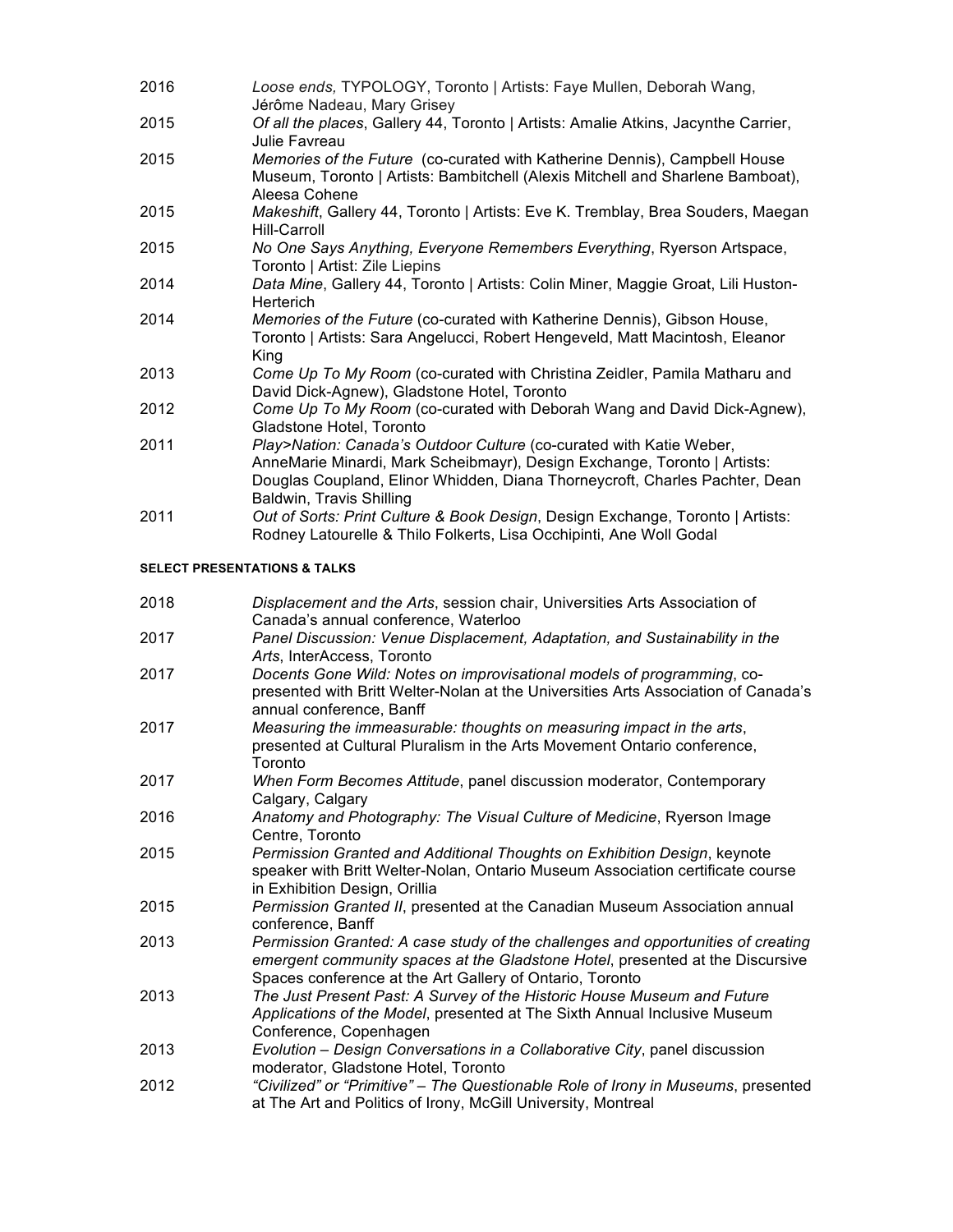- 2011 *The Matriarch & the Museum: A Study of the Contemporary Canadian Patron*, presented at the Universities Arts Association of Canada's annual conference, **Ottawa**
- 2011 *Introduction to Exhibition Design* (six week course), instructor, Design Exchange, Toronto
- 2011 *Storytellers: Exhibition Design Lecture Series II*, panel discussion moderator, Design Exchange, Toronto
- 2010 *Storytellers: Exhibition Design Lecture Series I*, panel discussion moderator, Design Exchange, Toronto

### **PUBLICATIONS**

### **Books, articles and catalogues**

| 2020 | Family Photos: Notes on Zinnia Naqvi's Dear Nani and Yours to Discover,<br>BLACKFLASH, vol. 37, issue 1                                                                              |
|------|--------------------------------------------------------------------------------------------------------------------------------------------------------------------------------------|
| 2019 | Folded Flowers and Bending Bodies, exhibition essay for Winnie Truong's<br>exhibition Supernatural, at SAW Gallery, Ottawa                                                           |
| 2018 | Aleesa Cohene: I Don't Get It, co-published by Gallery 44, The Rooms and<br>Western Front (editor)                                                                                   |
| 2017 | What Losing 401 Richmond Could Mean, CANADIAN ART on-line                                                                                                                            |
| 2017 | Images of Images: Notes on Anne Collier and Kotama Bouabane's photo<br>practices, AFTERIMAGE: THE JOURNAL OF MEDIA ARTS AND CULTURAL<br>CRITICISM, vol. 44, no. 4                    |
| 2016 | Reel-to-Reel: Notes on the Work of Krista Belle Stewart, PREFIX PHOTO, vol.<br>17, no. 2                                                                                             |
| 2016 | (Im) possible Bouquets, ESSE ARTS + OPINIONS, issue 86                                                                                                                               |
| 2015 | Reflections & Refractions, co-published by Gallery 44 and Black Dog Publishing<br>(editor)                                                                                           |
| 2015 | By Hand, exhibition essay for Elinor Whidden's exhibit by the same title at Rails<br>End Gallery / Haliburton Highlands Museum, Haliburton                                           |
| 2015 | Permission Granted: A case study of the challenges and opportunities of creating<br>emergent community spaces at the Gladstone Hotel, CURATOR: THE MUSEUM<br>JOURNAL, vol. 58, no. 1 |
| 2014 | The Just Present Past: A Survey of the Historic House Museum & Future<br>Applications of the Model, THE INTERNATIONAL JOURNAL OF THE<br>INCLUSIVE MUSEUM, vol.6, issue 4             |
| 2014 | Taking it slow: Duration and Intimacy in Olivia Boudreau's Le Bain and L'étuve, C<br>MAGAZINE, issue 123                                                                             |
| 2014 | Mining Material, ORNAMENTUM MAGAZINE, Spring/Summer 2014 edition                                                                                                                     |
| 2014 | Peopled by the Unknown and What Was Will Be, Exhibition Catalogue, Gallery<br>44 (editor)                                                                                            |

### **Reviews and interviews**

| 2020 | Exhibition review of Sandra Meigs's The Little Lost Operas (Susan Hobbs<br>Gallery), ARTFORUM online                                  |
|------|---------------------------------------------------------------------------------------------------------------------------------------|
| 2019 | Exhibition review of I'll be your Mirror (Kitchener-Waterloo Art Gallery), C<br>MAGAZINE, issue 141                                   |
| 2017 | Exhibition review of Erika DeFreitas's like a conjuring (bringing water back to                                                       |
| 2016 | Bradley) (Bradley Museum), ESSE ARTS + OPINIONS online<br>Exhibition review of The State (Plug In ICA), BORDER CROSSINGS              |
| 2016 | MAGAZINE, vol. 35, no. 4<br>Exhibition review of Mark Rothko's Harvard Murals (Harvard Art Museum),                                   |
|      | JOURNAL OF CURATORIAL STUDIES, 5.1                                                                                                    |
| 2015 | Exhibition review of Rebecca Horn's Work in Progress (Harvard Art Museum),<br>MAGENTA MAGAZINE, spring 2015 edition                   |
| 2015 | Position as Desired: Interview with Kenneth Montague, AFTERIMAGE: THE<br>JOURNAL OF MEDIA ARTS AND CULTURAL CRITICISM, vol. 42, no. 5 |